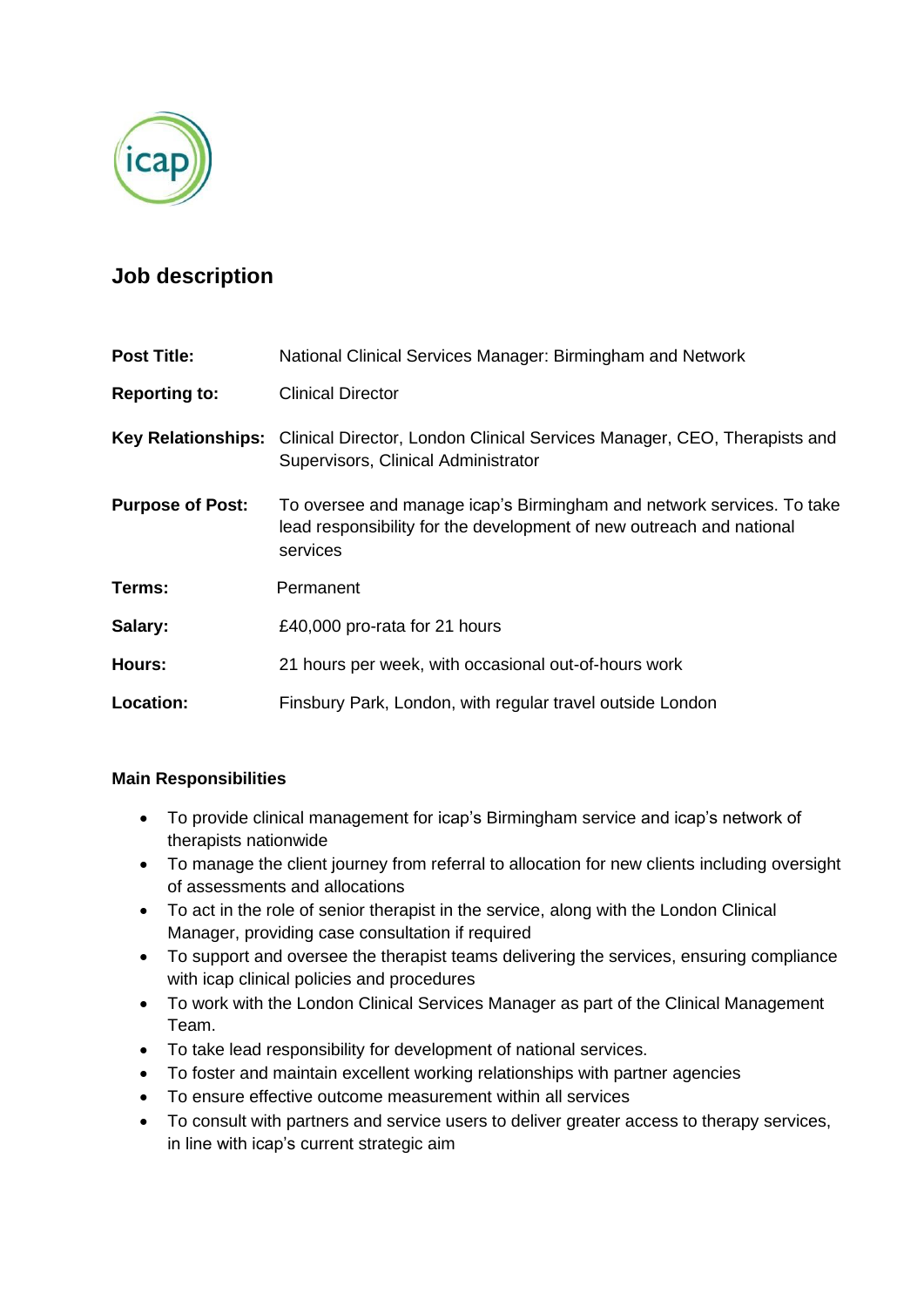- To support the Chief Executive and Clinical Director in the development of icap and, where appropriate, promote and represent the organisation externally at inter-agency and clinical meetings
- To attend meetings as required including clinical team meetings and managers meetings.
- To work with the Clinical Director on recruitment of therapists and clinical professional development
- To attend supervision with a supervisor appointed by icap

### **Duties**

## **Clinical:**

- To triage new referrals to the service
- To oversee the assessment and allocation of all new clients including liaison with the therapist team conducting assessments
- To work closely with the Clinical Administrator who leads on the administration of the clinical service
- To act, along with the London Clinical Manager, as a first point of contact for clients and other people in distress contacting the organisation.
- To keep up to date with developments in the field of psychotherapy, and ensure clinical services are delivered in accordance with best professional practice
- To undertake clinical risk assessment and risk management
- To provide clinical cover within the service as required

# **Management Oversight of Birmingham and Network services**:

- To be responsible for the day to day clinical management of the Birmingham, outreach and national network services;
- To support and manage the Birmingham and Network (BON) clinical team, acting as the first point of contact for queries from therapists delivering these services
- To work with the clinical administrator regarding referrals and allocations of clients
- To ensure that outcome measures (CORE-OM) are completed for all clients
- To build positive relationships with all outreach partner sites.
- To conduct regular reviews with outreach therapists and host agencies including visits to all outreach sites.
- To ensure compliance with icap clinical policies such as those on client attendance, CORE outcome evaluation, client contributions and client records, pro-actively addressing issues arising
- To foster positive clinical working relationships with partner agencies and funders
- To carry out such other duties within the scope of the post as may be requested by the Clinical Director
- To induct new team members including ensuring that they are familiar with icap clinical policies and procedures
- Managing the work of the assessing psychotherapist(s) in the service
- To work with the Clinical Management Team on the development of new clinical policies and procedures.